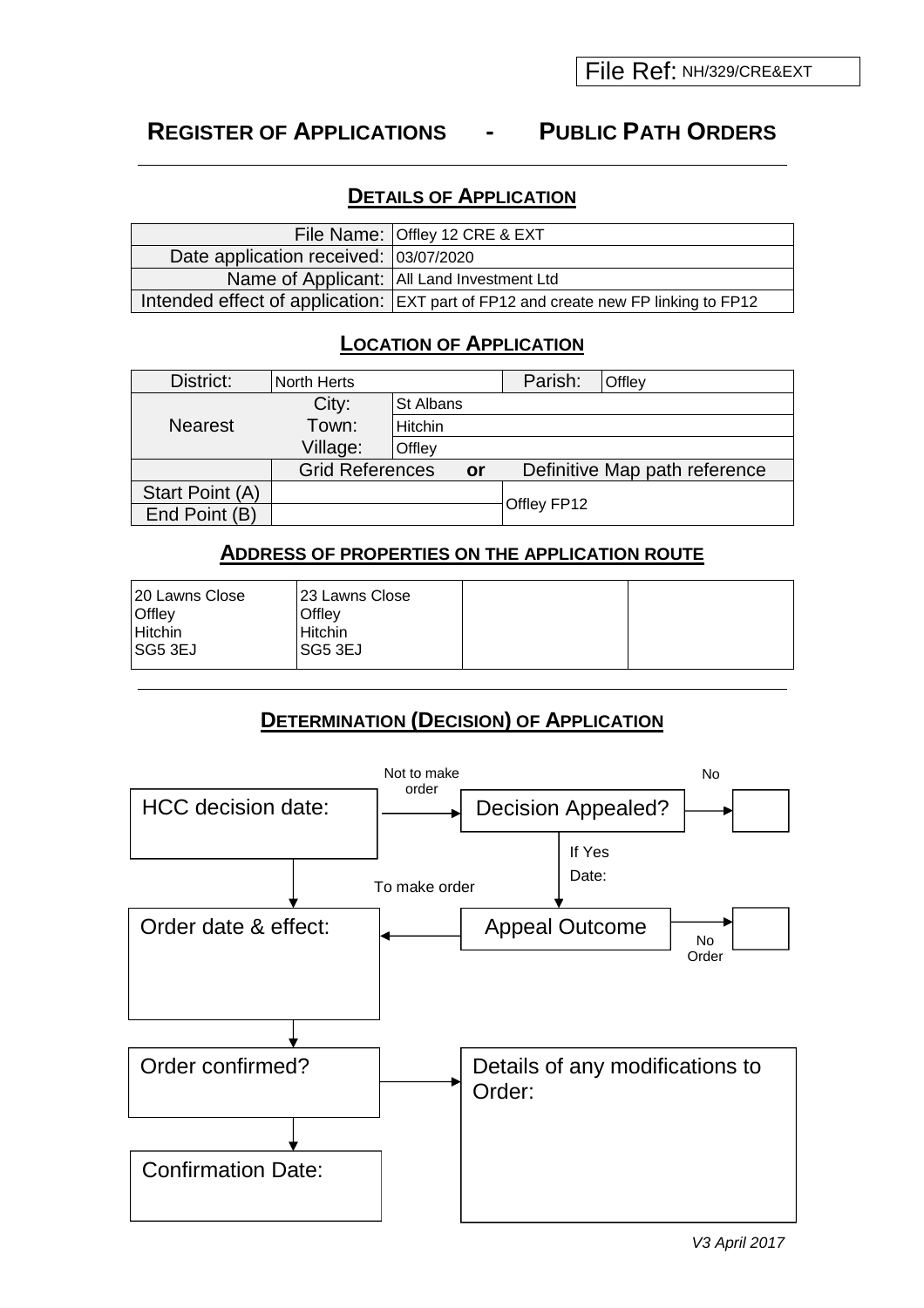## Application plan- Offley Footpath 12. NH/329/CRE & EXT



|  | Scale 1:1,250 |  |  |           |
|--|---------------|--|--|-----------|
|  |               |  |  | 80 Metres |
|  |               |  |  |           |

© Crown copyright and database rights 2020 Ordnance Survey 100019606. Use of this data is subject to terms and conditions. You are not permitted to copy, sub-licence, distribute or sell any of this data to third parties in any form. (This restriction may not apply to HCC and its licenced contractors agents and partners.)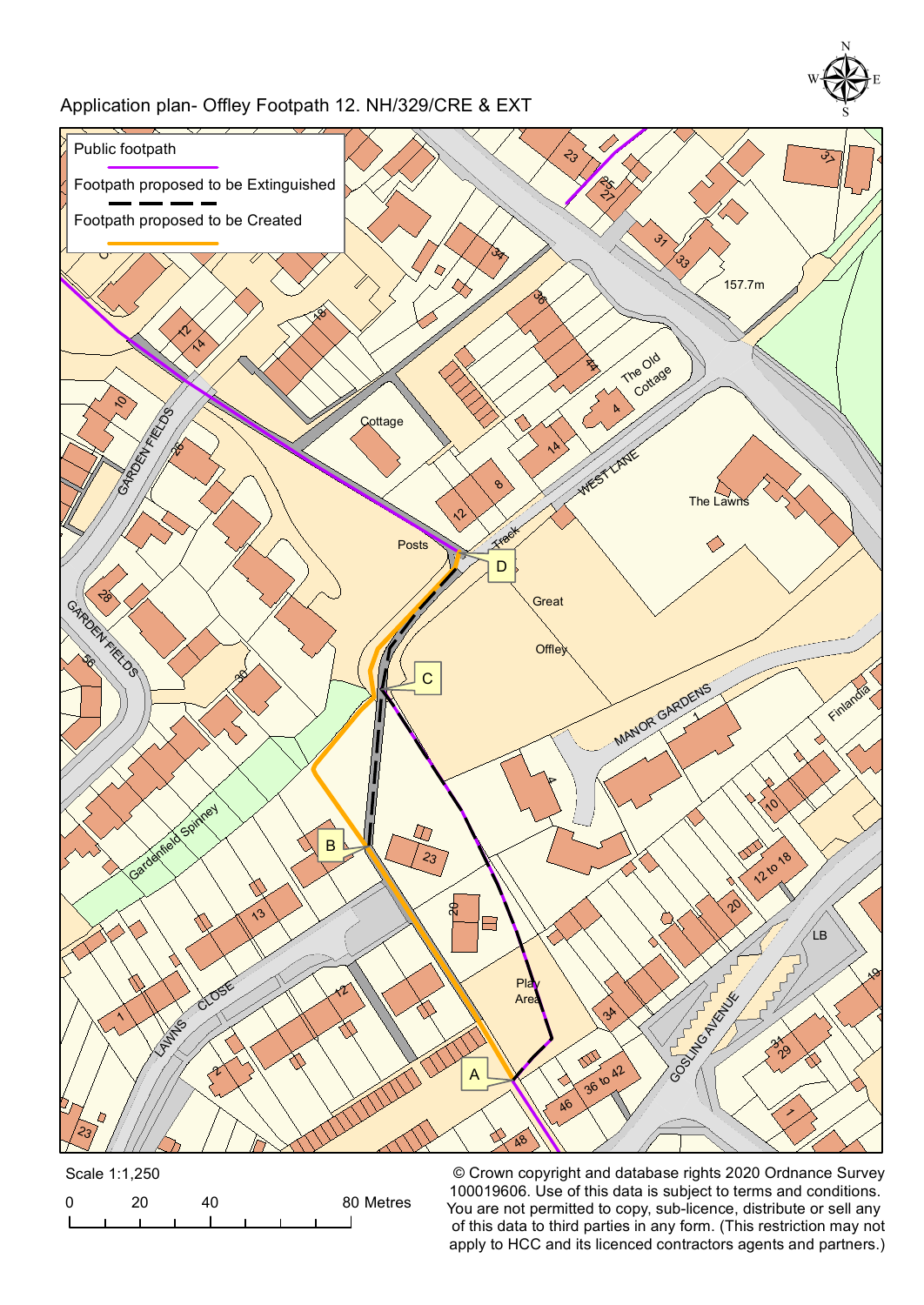# **Appendix 1**

|                                                                                                                                                                                                                                                                                                                                                                                                                                                                                                    |                                                                                                  | <b>Application for an Extinguishment or Diversion Order</b><br>Under sections 118 or 119 of the Highways Act 1980 |  |  |  |
|----------------------------------------------------------------------------------------------------------------------------------------------------------------------------------------------------------------------------------------------------------------------------------------------------------------------------------------------------------------------------------------------------------------------------------------------------------------------------------------------------|--------------------------------------------------------------------------------------------------|-------------------------------------------------------------------------------------------------------------------|--|--|--|
| Please confirm you have read the Advice to Applicants before filling in this<br>application form.<br>Once you have filled in the application form please ensure that you send to us the<br>following:<br>$\Box$ the completed form<br>a plan of your proposal based on an Ordnance Survey map of a scale not less<br>$\checkmark$<br>than 1:2500<br>proof of ownership of the land and<br>$\sqrt{2}$<br>a cheque for the application fee, payable to Hertfordshire County Council.<br>$\checkmark$ |                                                                                                  |                                                                                                                   |  |  |  |
| 1.                                                                                                                                                                                                                                                                                                                                                                                                                                                                                                 | <b>Initial matters</b>                                                                           |                                                                                                                   |  |  |  |
|                                                                                                                                                                                                                                                                                                                                                                                                                                                                                                    | (Tick relevant boxes below)                                                                      |                                                                                                                   |  |  |  |
| 1.1                                                                                                                                                                                                                                                                                                                                                                                                                                                                                                | I am applying to extinguish a path under section 118<br>$\checkmark$<br>of the Highways Act 1980 |                                                                                                                   |  |  |  |
| 1.2                                                                                                                                                                                                                                                                                                                                                                                                                                                                                                | I am applying to divert a path under section 119<br>of the Highways Act 1980                     |                                                                                                                   |  |  |  |
| 1.3                                                                                                                                                                                                                                                                                                                                                                                                                                                                                                | My application relates to a footpath<br>bridleway<br>restricted byway                            |                                                                                                                   |  |  |  |
| 1.4                                                                                                                                                                                                                                                                                                                                                                                                                                                                                                | Path number (if relevant)                                                                        | <b>FP12</b>                                                                                                       |  |  |  |
| 1.5                                                                                                                                                                                                                                                                                                                                                                                                                                                                                                | Parish                                                                                           | <b>Offley</b>                                                                                                     |  |  |  |
| 1.6                                                                                                                                                                                                                                                                                                                                                                                                                                                                                                | Full name(s) of applicant                                                                        | Kevin Heaney (All Land Investment Ltd)                                                                            |  |  |  |
| 1.7                                                                                                                                                                                                                                                                                                                                                                                                                                                                                                | Address                                                                                          | Unit 5, 25-27 The Burroughs, Hendon                                                                               |  |  |  |
|                                                                                                                                                                                                                                                                                                                                                                                                                                                                                                    |                                                                                                  |                                                                                                                   |  |  |  |
|                                                                                                                                                                                                                                                                                                                                                                                                                                                                                                    |                                                                                                  |                                                                                                                   |  |  |  |
|                                                                                                                                                                                                                                                                                                                                                                                                                                                                                                    |                                                                                                  |                                                                                                                   |  |  |  |
| 1.8                                                                                                                                                                                                                                                                                                                                                                                                                                                                                                | Phone number (daytime)                                                                           | C/O Agent                                                                                                         |  |  |  |
| 1.9                                                                                                                                                                                                                                                                                                                                                                                                                                                                                                | Mobile number                                                                                    | C/O Agent                                                                                                         |  |  |  |
| 1.10                                                                                                                                                                                                                                                                                                                                                                                                                                                                                               | E-mail address                                                                                   | C/O Agent                                                                                                         |  |  |  |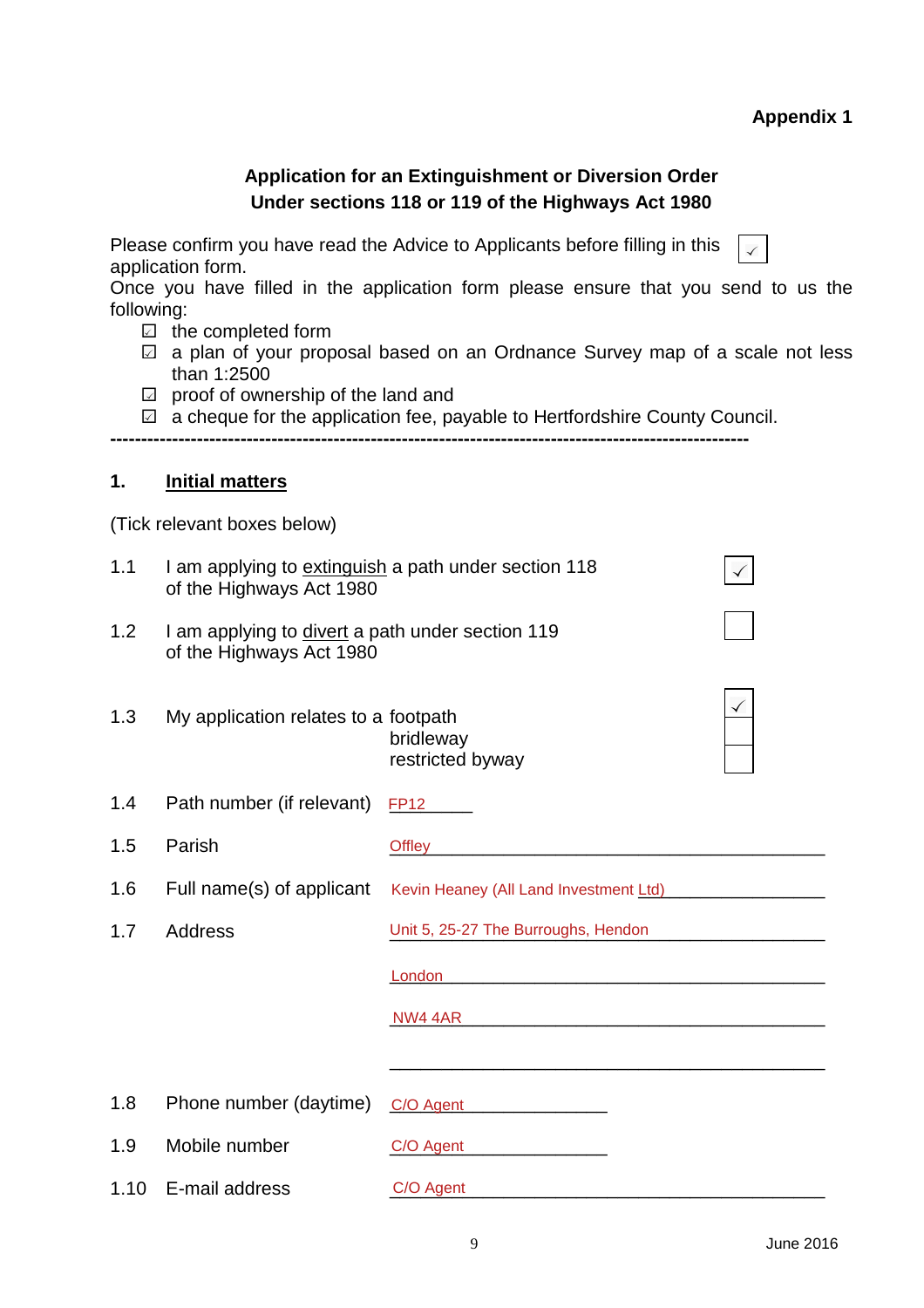1.11 Would you like to use an external agent to assist processing your application? If "YES" please tick this box

*(Note. Please ensure you provide your Agent with a copy of our '*[Directions for Agents](http://www.hertfordshire.gov.uk/docs/pdf/d/AgentDIVPack.pdf) [consulting on diversion applications etc.](http://www.hertfordshire.gov.uk/docs/pdf/d/AgentDIVPack.pdf)' p*ack which explains in detail what your agent is required to do.)*

| Name and contact<br>details of external | Alistair Rokas                     |
|-----------------------------------------|------------------------------------|
| agent                                   | <b>Woods Hardwick Planning Ltd</b> |
|                                         |                                    |
|                                         |                                    |
|                                         |                                    |
|                                         |                                    |

*(Note. You will be solely responsible for your agent's costs. Seeking an agent capable of dealing with the intricacies of rights of way law is recommended)*

### **2. Ownership of land affected by the application**

2.1 Are you the freehold owner and occupier of all of the land affected by the application?  $\Box$ 

 $\overline{\phantom{a}}$ 

**If Yes**, please supply evidence of your ownership of the land and then go to 2.4

- 2.2 **If No**: please
	- list below the names and addresses of all the owners, occupiers or lessees of land affected including yourself;
	- indicate accurately on the application plan the different ownerships and occupiers of the land affected;
	- supply copies of proof of title to land affected (clearly labelled);
	- **Diversion applications only;** enclose a letter from all of the owners, occupiers and lessees affected, with their comments on whether they agree to the proposal.

| Name | Address | <b>Status</b><br>(landowner, occupier or lessee) |
|------|---------|--------------------------------------------------|
|      |         |                                                  |

Please see land ownership schedule enclosed with the Covering Letter **Communist Container and Covering Letter** 

2.3 In the case of a diversion application, will any owners, occupiers or lessees of the land affected claim compensation under Section 28 of the Highways Act 1980?

\_\_\_\_\_\_\_\_\_\_\_\_\_\_\_\_\_\_\_\_\_\_\_\_\_\_\_\_\_\_\_\_\_\_\_\_\_\_\_\_\_\_\_\_\_\_\_\_\_\_\_\_\_\_\_\_\_\_\_\_\_\_\_\_

Yes No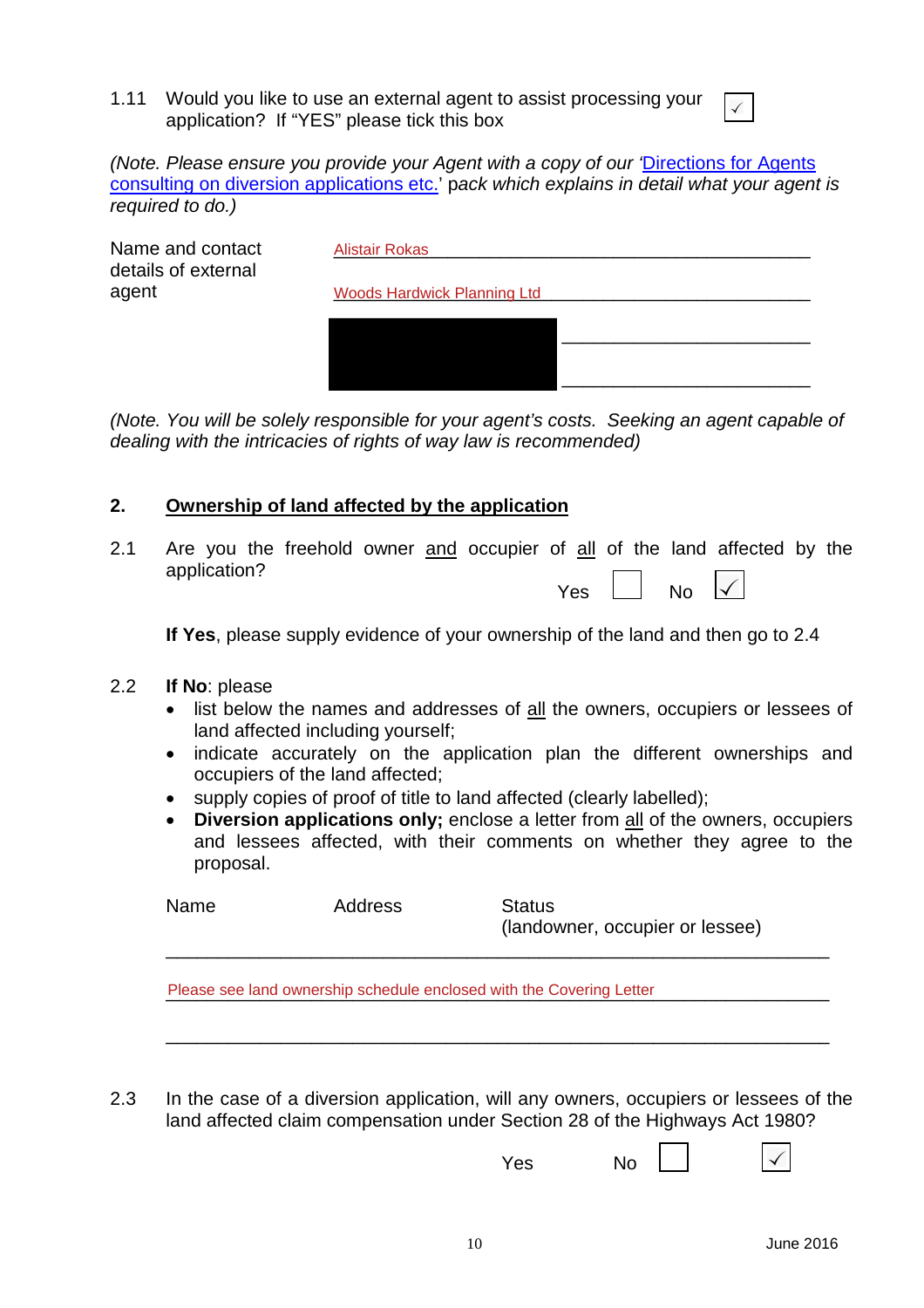2.4 Does any statutory undertaker (e.g. gas, water, electricity, telephone) have any rights on, over or under the land over which the right of way runs?

| Is the apparatus of any statutory undertaker affected by the application? |     |           |  |
|---------------------------------------------------------------------------|-----|-----------|--|
|                                                                           | Yes | <b>No</b> |  |
| If yes, state what apparatus may be affected.                             |     |           |  |
|                                                                           |     |           |  |
|                                                                           |     |           |  |
| <b>Reasons for application</b>                                            |     |           |  |

Please see Covering Letter and accompanying plans for more information.

### **4. Description of route(s)**

The plan accompanying this application must show the paths on an accurate up-to-date plan at a scale of not less than 1:2500.

\_\_\_\_\_\_\_\_\_\_\_\_\_\_\_\_\_\_\_\_\_\_\_\_\_\_\_\_\_\_\_\_\_\_\_\_\_\_\_\_\_\_\_\_\_\_\_\_\_\_\_\_\_\_\_\_\_\_\_\_\_\_\_\_

\_\_\_\_\_\_\_\_\_\_\_\_\_\_\_\_\_\_\_\_\_\_\_\_\_\_\_\_\_\_\_\_\_\_\_\_\_\_\_\_\_\_\_\_\_\_\_\_\_\_\_\_\_\_\_\_\_\_\_\_\_\_\_\_

\_\_\_\_\_\_\_\_\_\_\_\_\_\_\_\_\_\_\_\_\_\_\_\_\_\_\_\_\_\_\_\_\_\_\_\_\_\_\_\_\_\_\_\_\_\_\_\_\_\_\_\_\_\_\_\_\_\_\_\_\_\_\_\_

\_\_\_\_\_\_\_\_\_\_\_\_\_\_\_\_\_\_\_\_\_\_\_\_\_\_\_\_\_\_\_\_\_\_\_\_\_\_\_\_\_\_\_\_\_\_\_\_\_\_\_\_\_\_\_\_\_\_\_\_\_\_\_\_

\_\_\_\_\_\_\_\_\_\_\_\_\_\_\_\_\_\_\_\_\_\_\_\_\_\_\_\_\_\_\_\_\_\_\_\_\_\_\_\_\_\_\_\_\_\_\_\_\_\_\_\_\_\_\_\_\_\_\_\_\_\_\_\_

4.1 Describe the path using grid references and any important landmarks. If the route is already recorded by the Definitive Map and Statement of Public Right of Way in Hertfordshire, please refer to its parish and path number.

Footpath FP12, Offley. Please see Covering Letter and accompanying for more details.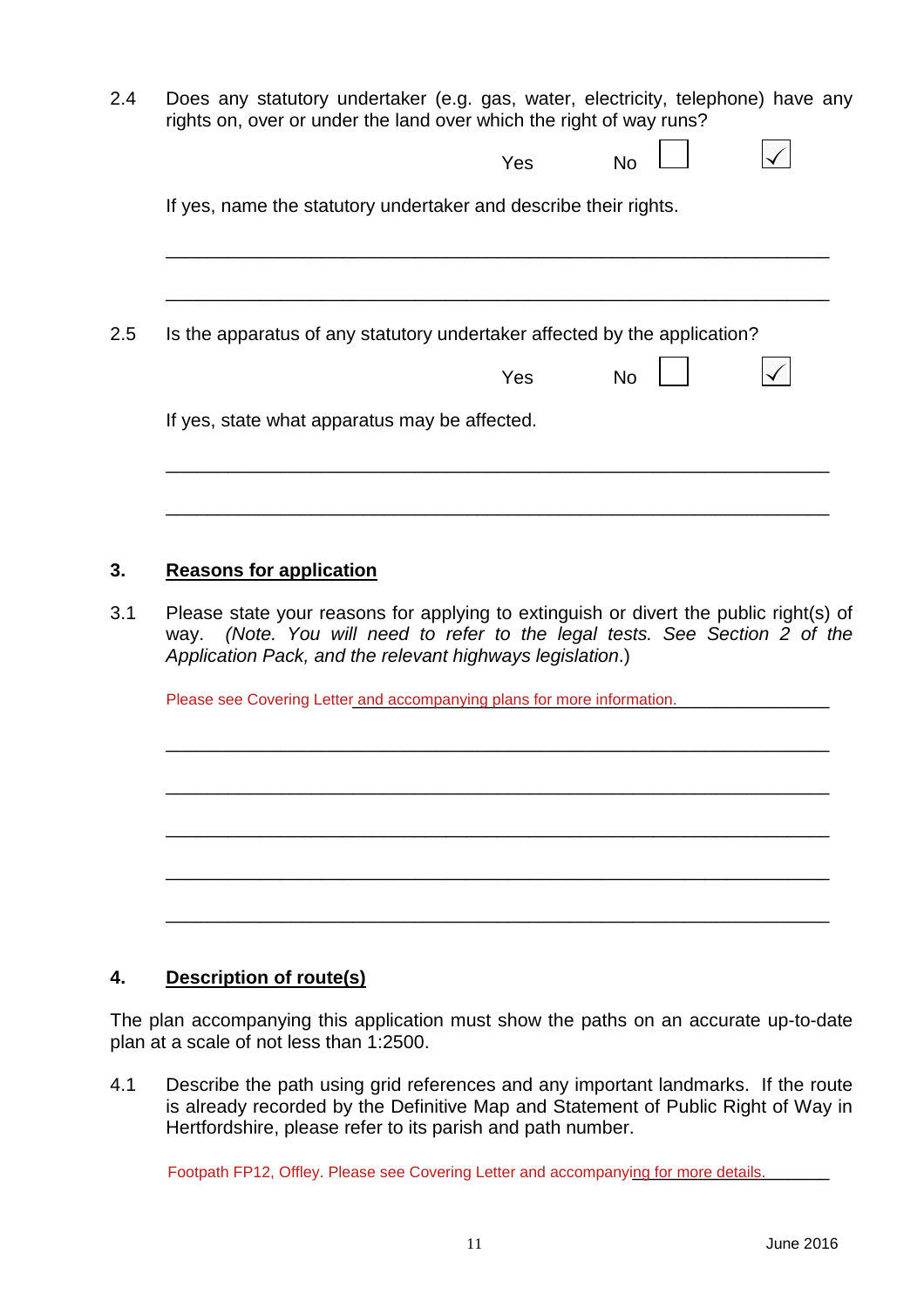|                     | distance _______________________(metres) width __________(metres)<br>existing stiles/gates/bridges (list and show position on plan)                                  |                  |          |
|---------------------|----------------------------------------------------------------------------------------------------------------------------------------------------------------------|------------------|----------|
|                     |                                                                                                                                                                      |                  |          |
|                     | Proposed route (describe the path using grid references and any important<br>landmarks) (leave blank if applying for an extinguishment)                              |                  |          |
|                     |                                                                                                                                                                      |                  |          |
|                     |                                                                                                                                                                      |                  |          |
| distance            | (metres)                                                                                                                                                             | width            | (metres) |
| circumstances)      | (Note. County Council policy will not normally allow new gates or stiles to be<br>erected on the new route (excluding gates for stock control) except in exceptional |                  |          |
|                     | Is the existing (definitive) route unobstructed and fully available to the public?                                                                                   |                  |          |
|                     |                                                                                                                                                                      | <b>No</b><br>Yes |          |
|                     | If the answer is NO, state fully the reasons why the route is obstructed and<br>describe and show clearly on the application plan the obstruction and the route      |                  |          |
| used by the public. |                                                                                                                                                                      |                  |          |

\_\_\_\_\_\_\_\_\_\_\_\_\_\_\_\_\_\_\_\_\_\_\_\_\_\_\_\_\_\_\_\_\_\_\_\_\_\_\_\_\_\_\_\_\_\_\_\_\_\_\_\_\_\_\_\_\_\_\_\_\_\_\_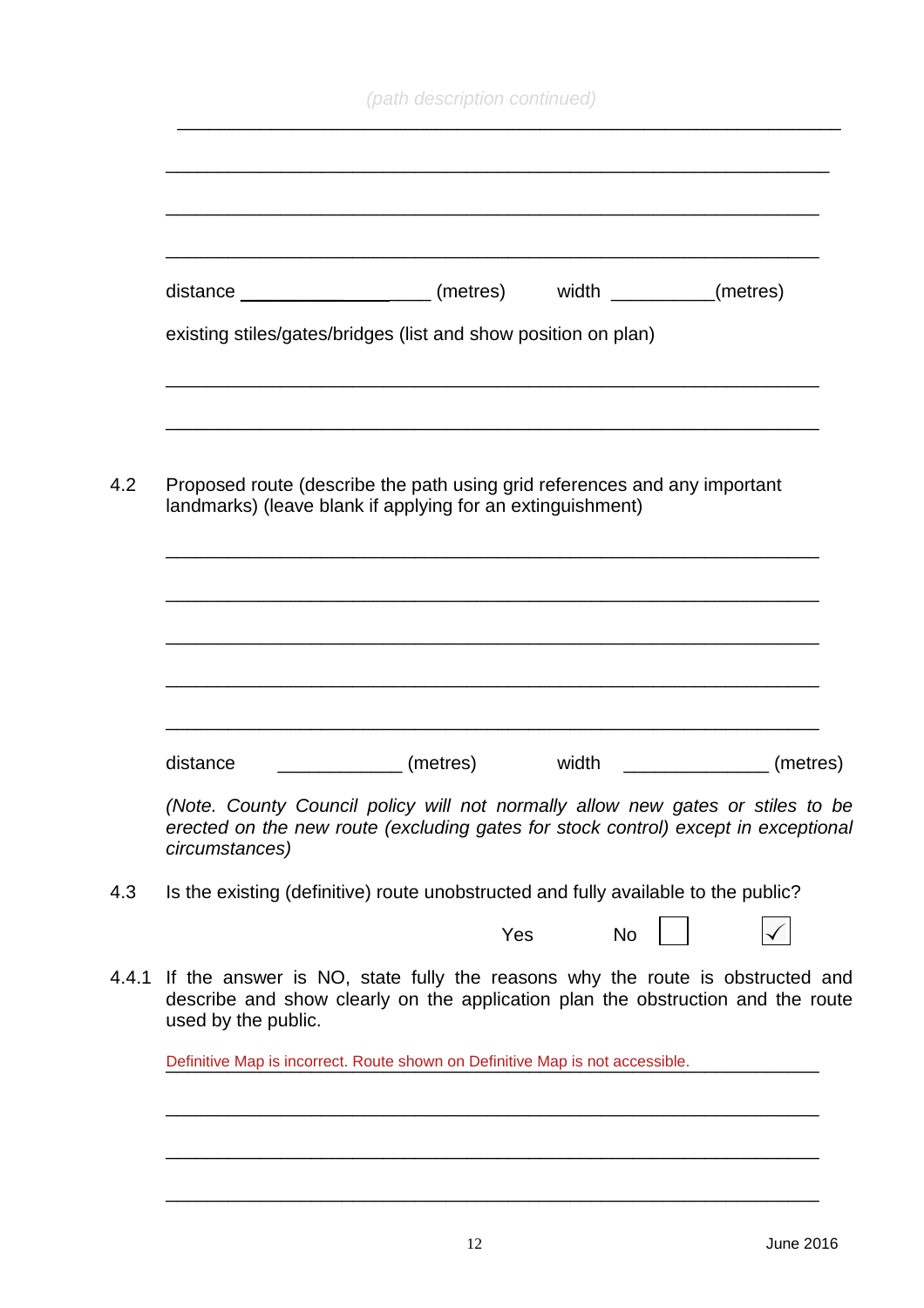#### **5. Costs**

5.1 In signing this form I/we agree to pay the cost of processing the application.

\_\_\_\_\_\_\_\_\_\_\_\_\_\_\_\_\_\_\_\_\_\_\_\_\_\_\_\_\_\_\_\_\_\_\_\_\_\_\_\_\_\_\_\_\_\_\_\_\_\_\_\_\_\_\_\_\_\_\_\_\_\_\_

5.2 I/We enclose a cheque for the application fee.

Signed \_ \_\_\_\_\_\_\_\_\_\_\_\_\_\_\_\_\_\_\_\_\_\_\_\_\_\_ Date \_\_<sup>03/07/2020</sup>\_\_\_ **03/07/2020**

on behalf of **Kevin Heaney (All Land Investment Ltd)** 

### **6. Agreement regarding works (applications to divert paths only**)

I/We understand that the applicant must pay the cost of all works which may be required by Hertfordshire County Council including signposting and waymarking to bring the new site of the path into fit condition for use by the public.

I/We understand that I/we will be required to enter into an agreement to carry out works specified in a schedule to be drawn up by Hertfordshire County Council.

I/We understand that if the works are not completed within the time specified, or to the required standard, the county council will, after notice in writing, carry out or complete the works and that I/we will be liable for all costs so incurred.

### **7. Compensation (all applications)**

I/We confirm that I/we are the sole owner(s) and occupier(s) of the land affected by this application.

I/We agree to pay any compensation which may become payable in consequence of the order made as a result of this application becoming operative.

### **8. Undertaking not to obstruct the public right of way (all applications)**

I/We declare that the existing public right of way is open and available for use by the public.

I/We undertake not to obstruct the existing public path(s) in any way until any orders made are confirmed AND have come into operation.

| Signed |                                                 | Date | 03/07/2020 |
|--------|-------------------------------------------------|------|------------|
|        | on behalf of Kevin Heaney (All Land Investment) |      |            |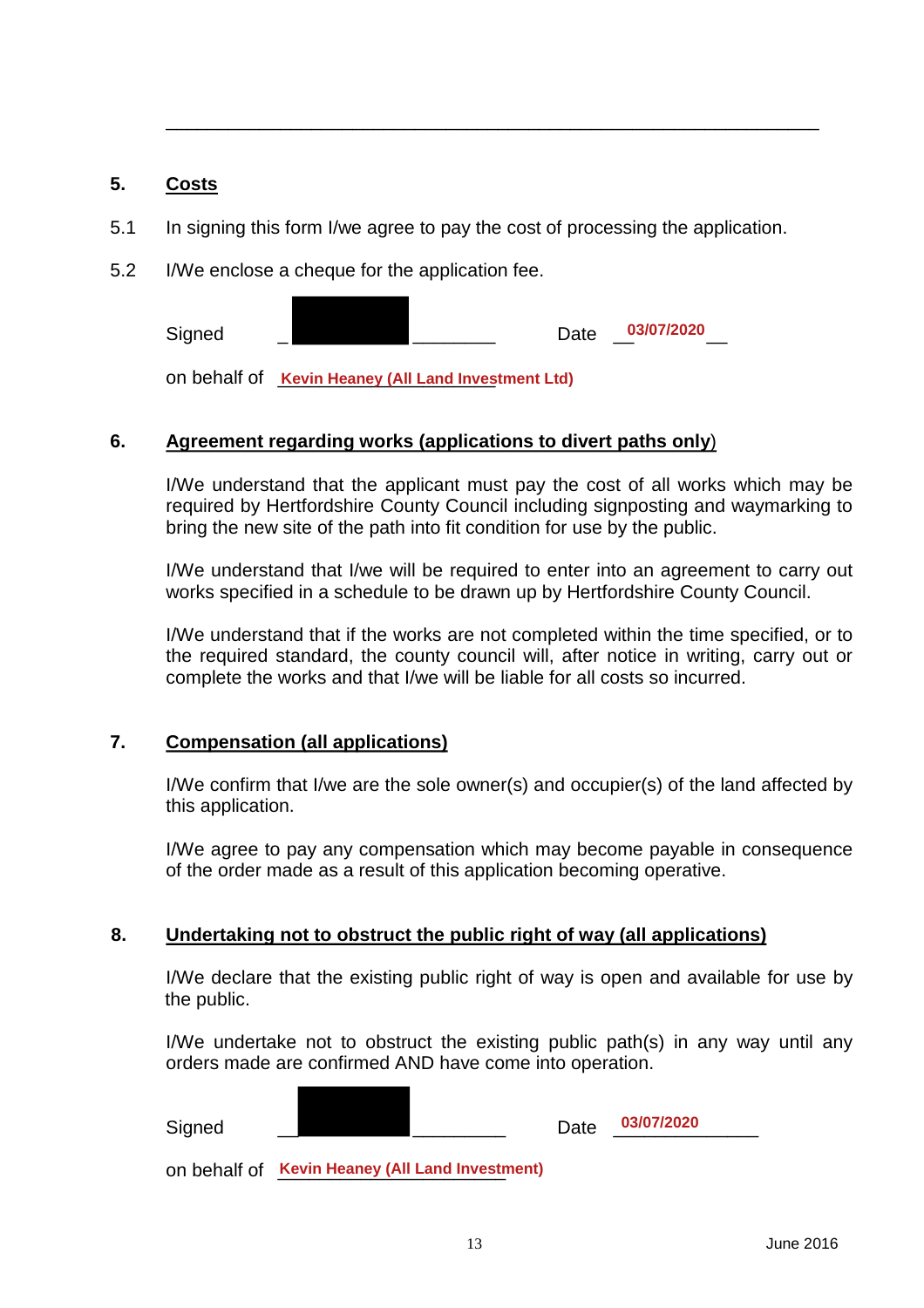3556/AR

County Hall Pegs Lane Hertford SG13 8DQ

03/07/2020

#### **RE: APPLICATION MADE UNDER SECTION 118 OF THE HIGHWAY ACT 1980 FOR THE EXTINGUISHMENT OF A SECTION OF A PUBLIC RIGHT OF WAY AT LAND OFF WEST LANE, OFFLEY**

Dear Sir/Madam,

Please find enclosed herewith materials in support of an application made under Section 118 of the Highway Act 1980 (henceforth: The Act) for a Public Path Extinguishment Order (PPEO) at land off West Lane, Offley. The following materials accompany this application:

- Proposed Diversion Plan (18394-FP-P001)
- Land Registry Title Plans and Registers
- Correspondence from landowners

This PPEO is sought for the section of Public Right of Way (PROW) FP12 that commences at the terminus of PROW FP46 and then extends to the rear of 18, 20, 21 & 23 Lawns Close before connecting to PROW FP12 adjacent 44 Gosling Avenue. This route, as displayed on the Definitive Map, is incorrect and inaccessible, and, as a result, a non-definitive section of footpath has formed diagonally across the field at West Lane; it also proposed to extinguish this non-definitive section also. The attached plan (Ref: 18394-FP-P001) shows the route of PROW FP12 as displayed by the Definitive Map and the non-definitive, actual walked route of PROW FP12.

This PPEO is being submitted in tandem with an application made under Section 26 of the Act for a Public Path Creation Order (PPCO) which seeks the realignment PROW FP12 and the creation of a new section of PROW to facilitate this proposed alignment. It is proposed to realign PROW FP12 to continue westwards along West Lane, before turning south and connecting to the existing footpath that begins adjacent to Lawns Close. The realignment would then extend southwards along this existing path to the point at which PROW FP12 is located adjacent to rear garden of 46 Gosling Avenue. The new section of improved footpath will extend from the terminus of FP46 on West Lane and connect to the existing footpath adjacent to Lawns Close.

Section 118 of the Highway Act 1980 provides that:

*(1)Where it appears to a council as respects a footpath in their area (other than one which is a trunk road or a special road) that it is expedient that the path or way should be stopped up on the ground that it is not needed for public use, the council may by order made by them and submitted to and confirmed by the Secretary of State, or confirmed as an unopposed order, extinguish the public right of way over the path or way.*

*(2)The Secretary of State shall not confirm a public path extinguishment order, and a council shall not confirm such an order as an unopposed order, unless he or, as the case may be, they are satisfied that it is expedient so to do having regard to the extent (if any) to which it appears to him or, as the case may be, them that the path or way would, apart from the order, be likely to be used by the public, and having regard to the effect which the extinguishment of the right of way would have* 

**BEDFORD : HEAD OFFICE** 15-17 Goldington Road Bedford MK40 3NH T : +44 (0) 1234 268862

**BIRMINGHAM** Fort Dunlop, Fort Parkway Birmingham B24 9FE T : +44 (0) 0121 6297784

**ONLINE** [planning@woodshardwick.com](mailto:planning@woodshardwick.com) woodshardwick.com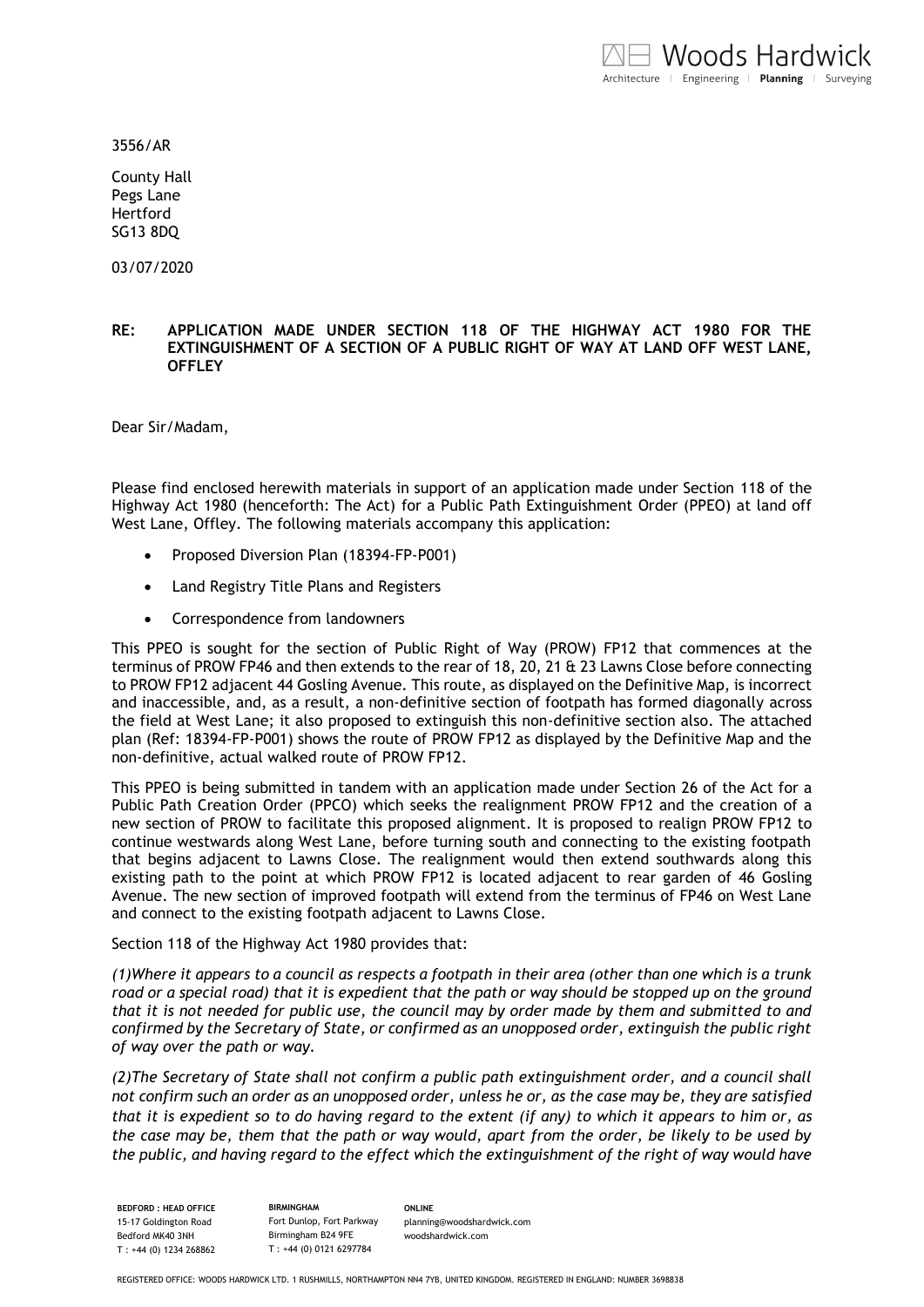*as respects land served by the path or way, account being taken of the provisions as to compensation contained in section 28 above as applied by section 121(2) below.*

(*5) Where, in accordance with regulations made under paragraph 3 of the said Schedule 6, proceedings preliminary to the confirmation of the public path extinguishment order are taken concurrently with proceedings preliminary to the confirmation of a public path creation order then, in considering—*

*(a)under subsection (1) above whether the path or way to which the public path extinguishment order relates is needed for public use, or*

*(b)under subsection (2) above to what extent (if any) that path or way would apart from the order be likely to be used by the public,*

*the council or the Secretary of State, as the case may be, may have regard to the extent to which the public path creation order provide an alternative path or way.*

FP12 is currently used by the public and were it not for the extinguishment this use would no doubt continue. However, Section 118 (5) of the Act applies as a concurrent PPCO is being sought in accordance with Schedule 6, Paragraph 3 of the Act. This PPCO will provide a suitable alternative route and will ensure no denigration of the public amenity value offered by PROW FP12. The new route for PROW FP12 will represent a marked improvement in terms of legibility in the context of the Definitive Map, but also by ensuring that PROW FP12 is more accessible for those requiring mobility assistance. The PPCO would not negatively affect any land served by it and those with interest in the land are in agreement with the proposed new route. Therefore, compensation does not need to be considered. A detailed schedule of land ownership is provided in Appendix A and the relevant Title Plans and Registers are enclosed with this application.

On this basis, it is considered that the concurrent PPCO is a consideration of sufficient weight to justify the PPEO being sought. The proposed arrangement would herald substantial benefits the PROW network in this area, both in terms of legibility but also usability by virtue of the proposed widening and surface treatments to the section PROW FP12. It is considered that this application therefore conforms with the requirements of Section 118 of the Act.

In summary, a PPEO is being sought in tandem with an application for a PPCO relating to a section of PROW FP12. Sufficient justification has been provided to satisfy Section 118 of the Act.

I trust the above makes sense but please don't hesitate to contact me should you wish to discuss further.

Yours Sincerely,

For & on Behalf of Woods Hardwick Planning Ltd.,

ALISTAIR ROKAS PLANNER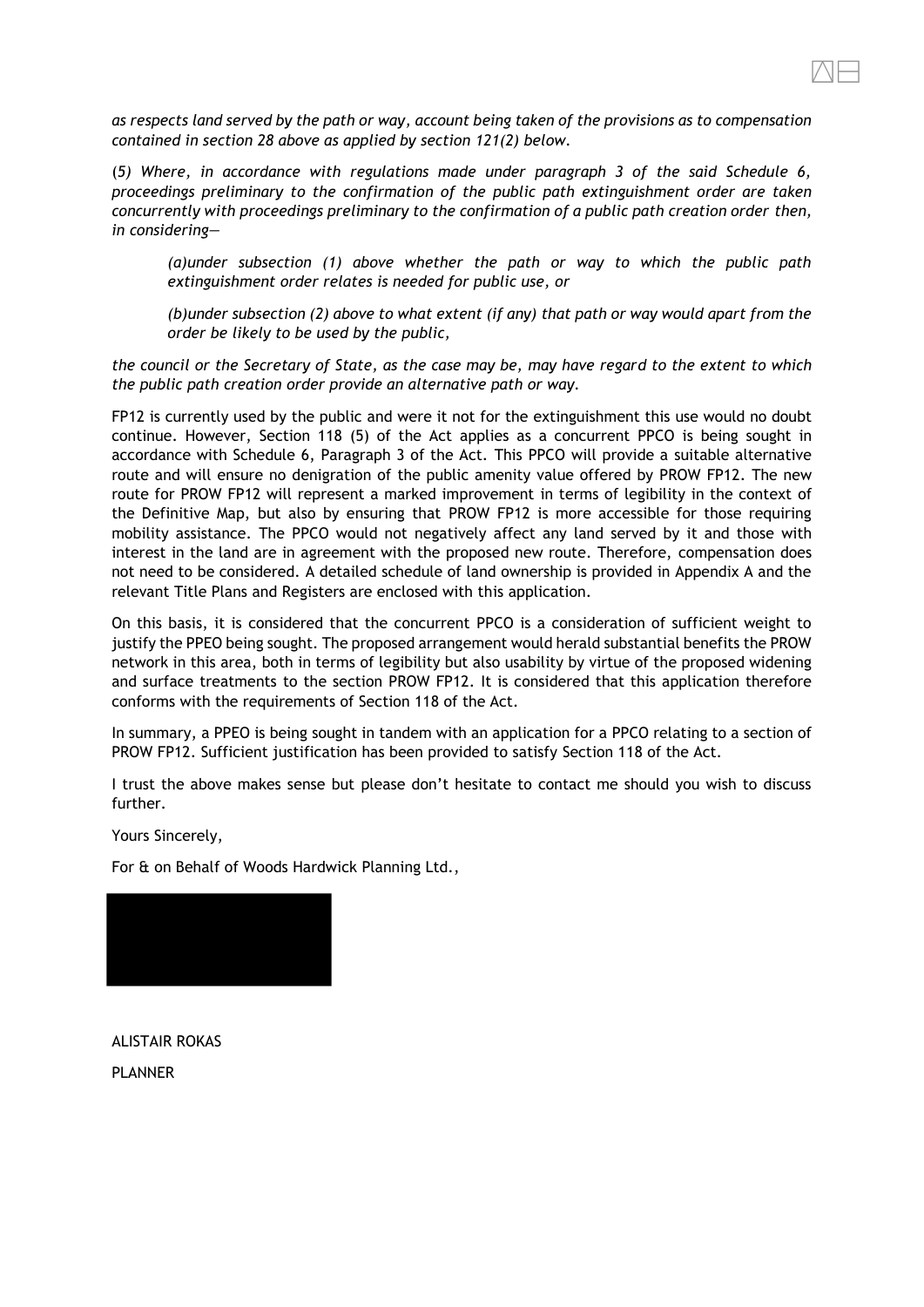| <b>Name</b>                                                    | <b>Address</b>                                                                 | <b>Status</b> | <b>Title No</b>       |
|----------------------------------------------------------------|--------------------------------------------------------------------------------|---------------|-----------------------|
| <b>Kevin Christopher</b><br>Heaney                             | 2 Garden Fields, Offley,<br>Hitchin, SG5 3DF                                   | Landowner     | HD572526              |
| <b>Kevin Heaney</b>                                            | 2 Garden Fields, Offley,<br>Hitchin, SG5 3DF                                   | Landowner     | HD427715              |
| <b>North</b><br><b>Hertfordshire</b><br>Homes Ltd<br>(Shelter) | Rowan House<br>Avenue One<br>Letchworth Garden City<br><b>Herts</b><br>SG6 2WW | Landowner     | HD422334 <sup>1</sup> |

**Appendix A – Land Ownership Schedule**

<sup>1</sup> Please see enclosed letter confirming Mr Heaney has exchanged contracts with North Hertfordshire Homes Ltd (Shelter)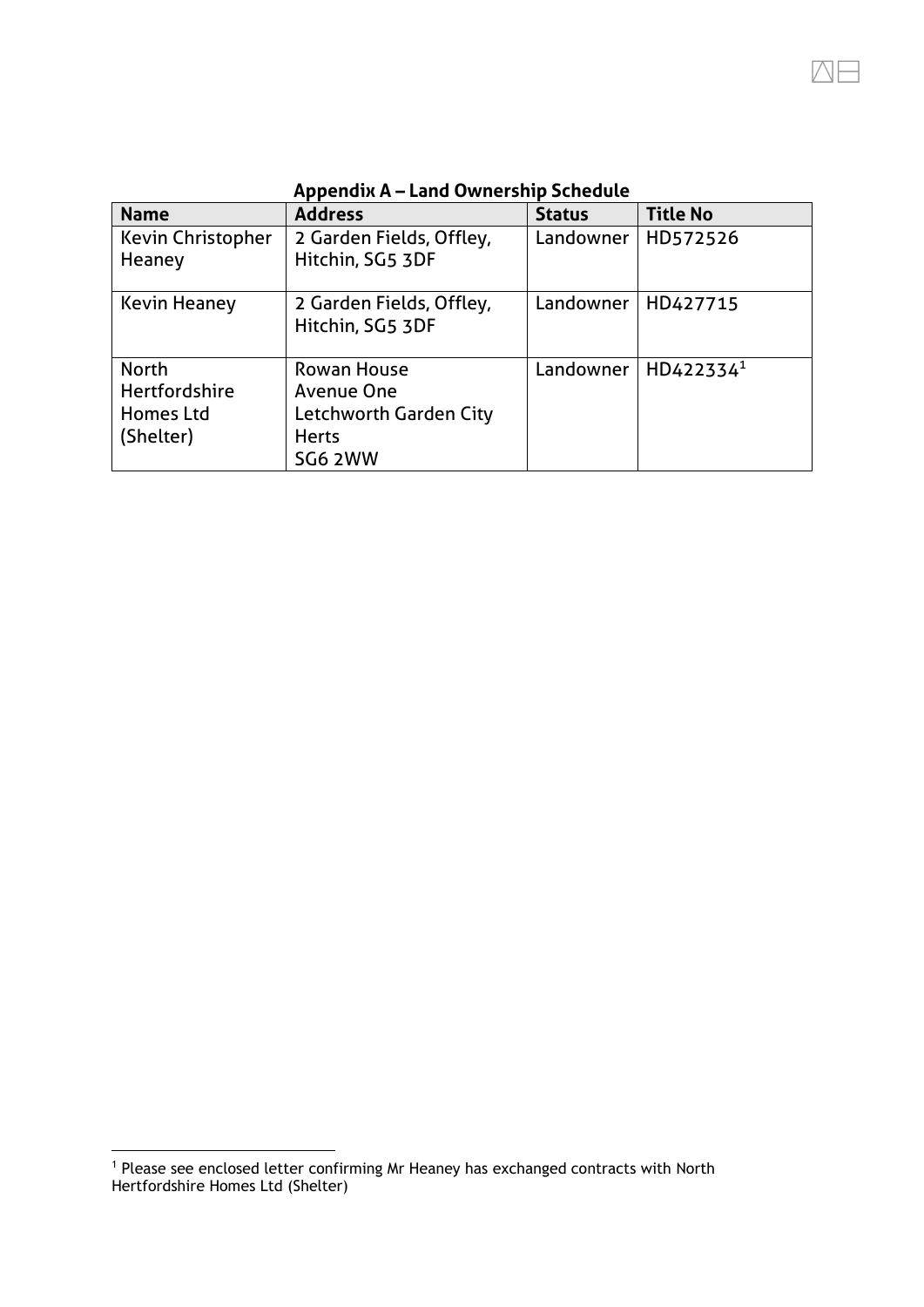# **Appendix 1**

| <b>Application for an Extinguishment or Diversion Order</b><br>Under sections 118 or 119 of the Highways Act 1980                                                                                                                                                                                                                                                                                                                                                                            |                                                                                  |                                                                                                                                 |  |  |
|----------------------------------------------------------------------------------------------------------------------------------------------------------------------------------------------------------------------------------------------------------------------------------------------------------------------------------------------------------------------------------------------------------------------------------------------------------------------------------------------|----------------------------------------------------------------------------------|---------------------------------------------------------------------------------------------------------------------------------|--|--|
| Please confirm you have read the Advice to Applicants before filling in this<br>application form.<br>Once you have filled in the application form please ensure that you send to us the<br>following:<br>$\boxdot$ the completed form<br>a plan of your proposal based on an Ordnance Survey map of a scale not less<br>$\checkmark$<br>than 1:2500<br>proof of ownership of the land and<br>$\sqrt{ }$<br>$\Box$ a cheque for the application fee, payable to Hertfordshire County Council. |                                                                                  |                                                                                                                                 |  |  |
| 1.                                                                                                                                                                                                                                                                                                                                                                                                                                                                                           | <b>Initial matters</b>                                                           |                                                                                                                                 |  |  |
|                                                                                                                                                                                                                                                                                                                                                                                                                                                                                              | (Tick relevant boxes below)                                                      |                                                                                                                                 |  |  |
| 1.1                                                                                                                                                                                                                                                                                                                                                                                                                                                                                          | I am applying to extinguish a path under section 118<br>of the Highways Act 1980 |                                                                                                                                 |  |  |
| 1.2                                                                                                                                                                                                                                                                                                                                                                                                                                                                                          | I am applying to divert a path under section 119<br>of the Highways Act 1980     |                                                                                                                                 |  |  |
| 1.3                                                                                                                                                                                                                                                                                                                                                                                                                                                                                          | My application relates to a footpath                                             | bridleway<br>restricted byway                                                                                                   |  |  |
| 1.4                                                                                                                                                                                                                                                                                                                                                                                                                                                                                          | Path number (if relevant)                                                        |                                                                                                                                 |  |  |
| 1.5                                                                                                                                                                                                                                                                                                                                                                                                                                                                                          | Parish                                                                           |                                                                                                                                 |  |  |
| 1.6                                                                                                                                                                                                                                                                                                                                                                                                                                                                                          |                                                                                  | Full name(s) of applicant Kevin Heaney (All Land Investment Ltd)                                                                |  |  |
| 1.7                                                                                                                                                                                                                                                                                                                                                                                                                                                                                          | <b>Address</b>                                                                   | Unit 5, 25-27 The Burroughs, Hendon                                                                                             |  |  |
|                                                                                                                                                                                                                                                                                                                                                                                                                                                                                              |                                                                                  | London                                                                                                                          |  |  |
|                                                                                                                                                                                                                                                                                                                                                                                                                                                                                              |                                                                                  | NW4 4AR<br><u> 1989 - Johann John Stone, markin fan it ferstjer fan de ferstjer fan it ferstjer fan it ferstjer fan it fers</u> |  |  |
|                                                                                                                                                                                                                                                                                                                                                                                                                                                                                              |                                                                                  |                                                                                                                                 |  |  |
| 1.8                                                                                                                                                                                                                                                                                                                                                                                                                                                                                          | Phone number (daytime)                                                           | C/O Agent                                                                                                                       |  |  |
| 1.9                                                                                                                                                                                                                                                                                                                                                                                                                                                                                          | Mobile number                                                                    | C/O Agent                                                                                                                       |  |  |
| 1.10                                                                                                                                                                                                                                                                                                                                                                                                                                                                                         | E-mail address                                                                   | C/O Agent                                                                                                                       |  |  |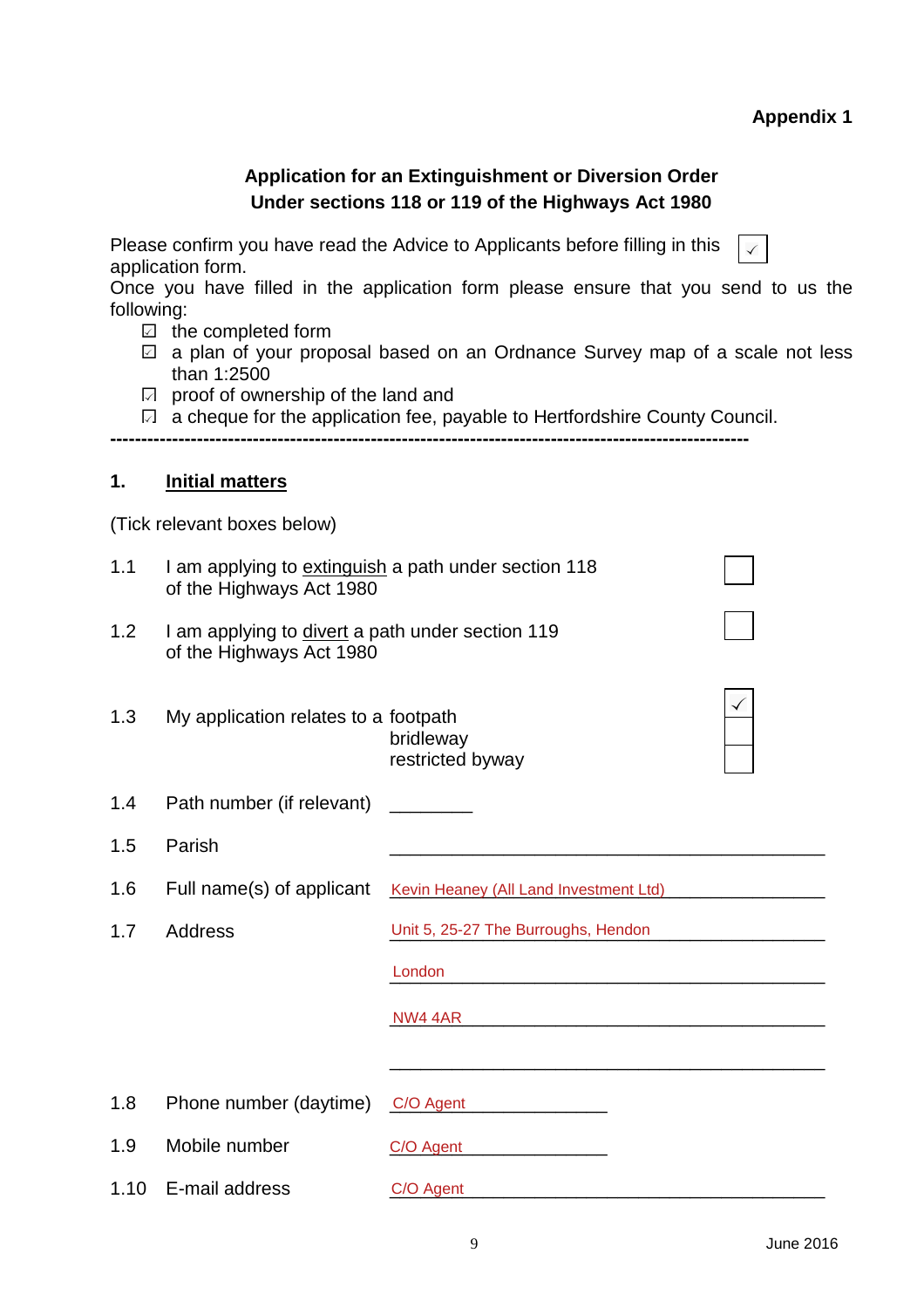1.11 Would you like to use an external agent to assist processing your application? If "YES" please tick this box

*(Note. Please ensure you provide your Agent with a copy of our '*[Directions for Agents](http://www.hertfordshire.gov.uk/docs/pdf/d/AgentDIVPack.pdf) [consulting on diversion applications etc.](http://www.hertfordshire.gov.uk/docs/pdf/d/AgentDIVPack.pdf)' p*ack which explains in detail what your agent is required to do.)*

| Name and contact<br>details of external | <b>Alistair Rokas</b>              |
|-----------------------------------------|------------------------------------|
| agent                                   | <b>Woods Hardwick Planning Ltd</b> |
|                                         |                                    |
|                                         |                                    |
|                                         |                                    |
|                                         |                                    |

*(Note. You will be solely responsible for your agent's costs. Seeking an agent capable of dealing with the intricacies of rights of way law is recommended)*

### **2. Ownership of land affected by the application**

2.1 Are you the freehold owner and occupier of all of the land affected by the application?  $\Box$ 

| ۱.<br>AS. | No |  |
|-----------|----|--|
|-----------|----|--|

**If Yes**, please supply evidence of your ownership of the land and then go to 2.4

- 2.2 **If No**: please
	- list below the names and addresses of all the owners, occupiers or lessees of land affected including yourself;
	- indicate accurately on the application plan the different ownerships and occupiers of the land affected;
	- supply copies of proof of title to land affected (clearly labelled);
	- **Diversion applications only;** enclose a letter from all of the owners, occupiers and lessees affected, with their comments on whether they agree to the proposal.

| Name | Address                                                           | <b>Status</b><br>(landowner, occupier or lessee) |  |  |  |  |
|------|-------------------------------------------------------------------|--------------------------------------------------|--|--|--|--|
|      | Please see land ownership schedule enclosed with Covering Letter. |                                                  |  |  |  |  |
|      |                                                                   |                                                  |  |  |  |  |
|      |                                                                   |                                                  |  |  |  |  |
|      |                                                                   |                                                  |  |  |  |  |
|      |                                                                   |                                                  |  |  |  |  |
|      |                                                                   |                                                  |  |  |  |  |

2.3 In the case of a diversion application, will any owners, occupiers or lessees of the land affected claim compensation under Section 28 of the Highways Act 1980?

Yes No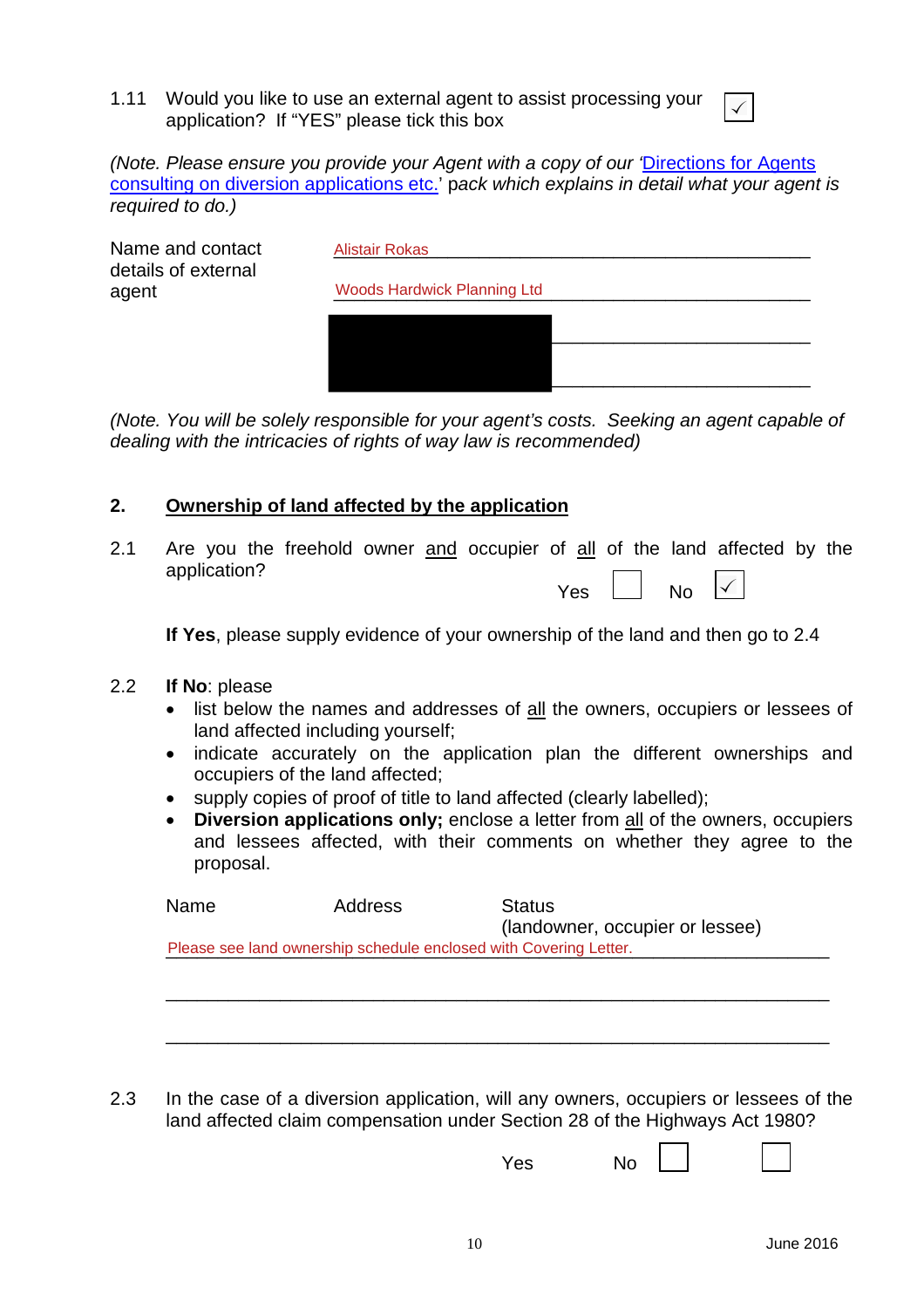2.4 Does any statutory undertaker (e.g. gas, water, electricity, telephone) have any rights on, over or under the land over which the right of way runs?

|                                                                                       | Yes | No                                                                          |  |
|---------------------------------------------------------------------------------------|-----|-----------------------------------------------------------------------------|--|
| If yes, name the statutory undertaker and describe their rights.                      |     |                                                                             |  |
|                                                                                       |     |                                                                             |  |
|                                                                                       |     |                                                                             |  |
| Is the apparatus of any statutory undertaker affected by the application?             |     |                                                                             |  |
|                                                                                       | Yes | <b>No</b>                                                                   |  |
| If yes, state what apparatus may be affected.                                         |     |                                                                             |  |
|                                                                                       |     |                                                                             |  |
|                                                                                       |     |                                                                             |  |
|                                                                                       |     |                                                                             |  |
| <b>Reasons for application</b>                                                        |     |                                                                             |  |
| Please state your reasons for applying to extinguish or divert the public right(s) of |     | way. (Note. You will need to refer to the legal tests. See Section 2 of the |  |

An application for a Public Path Creation Order under section 26 of the Highways Act 1980.

\_\_\_\_\_\_\_\_\_\_\_\_\_\_\_\_\_\_\_\_\_\_\_\_\_\_\_\_\_\_\_\_\_\_\_\_\_\_\_\_\_\_\_\_\_\_\_\_\_\_\_\_\_\_\_\_\_\_\_\_\_\_\_\_

\_\_\_\_\_\_\_\_\_\_\_\_\_\_\_\_\_\_\_\_\_\_\_\_\_\_\_\_\_\_\_\_\_\_\_\_\_\_\_\_\_\_\_\_\_\_\_\_\_\_\_\_\_\_\_\_\_\_\_\_\_\_\_\_

\_\_\_\_\_\_\_\_\_\_\_\_\_\_\_\_\_\_\_\_\_\_\_\_\_\_\_\_\_\_\_\_\_\_\_\_\_\_\_\_\_\_\_\_\_\_\_\_\_\_\_\_\_\_\_\_\_\_\_\_\_\_\_\_

\_\_\_\_\_\_\_\_\_\_\_\_\_\_\_\_\_\_\_\_\_\_\_\_\_\_\_\_\_\_\_\_\_\_\_\_\_\_\_\_\_\_\_\_\_\_\_\_\_\_\_\_\_\_\_\_\_\_\_\_\_\_\_\_

Please see Covering Letter and accompanying plans for more information.

### **4. Description of route(s)**

The plan accompanying this application must show the paths on an accurate up-to-date plan at a scale of not less than 1:2500.

4.1 Describe the path using grid references and any important landmarks. If the route is already recorded by the Definitive Map and Statement of Public Right of Way in Hertfordshire, please refer to its parish and path number.

Please see Covering Letter and accompanying plans for more information.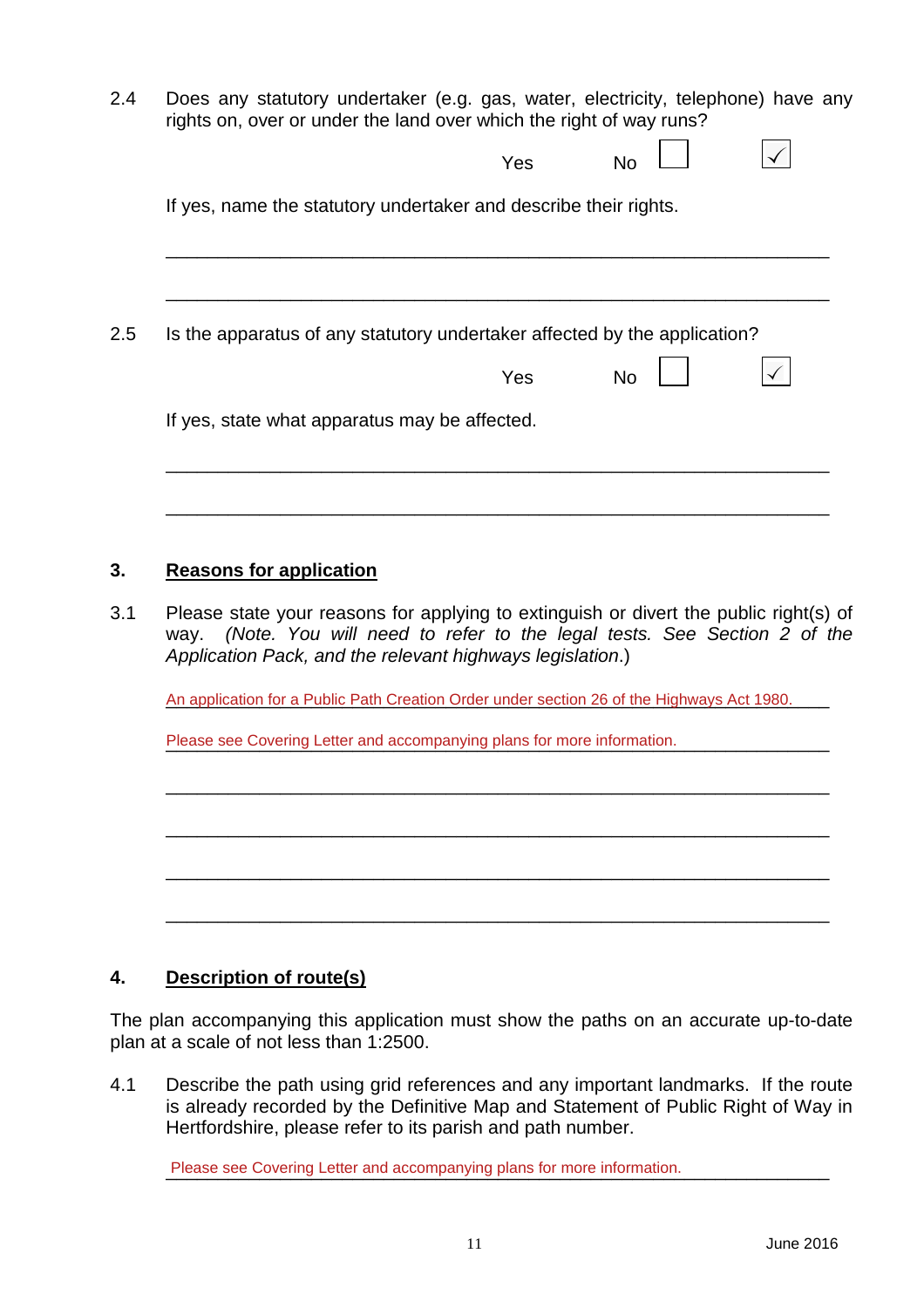| distance ______________________ (metres) width _________ (metres)                                                                                                                      |                                                                                 |       |           |          |
|----------------------------------------------------------------------------------------------------------------------------------------------------------------------------------------|---------------------------------------------------------------------------------|-------|-----------|----------|
| existing stiles/gates/bridges (list and show position on plan)                                                                                                                         |                                                                                 |       |           |          |
|                                                                                                                                                                                        |                                                                                 |       |           |          |
| Proposed route (describe the path using grid references and any important<br>landmarks) (leave blank if applying for an extinguishment)                                                |                                                                                 |       |           |          |
| An application for a Public Path Creation Order under Section 26 of the Highways Act 1980.                                                                                             |                                                                                 |       |           |          |
| Please see Covering letter and accompanying plans for more information.                                                                                                                |                                                                                 |       |           |          |
|                                                                                                                                                                                        |                                                                                 |       |           |          |
| distance                                                                                                                                                                               | (metres)                                                                        | width |           | (metres) |
| (Note. County Council policy will not normally allow new gates or stiles to be<br>erected on the new route (excluding gates for stock control) except in exceptional<br>circumstances) |                                                                                 |       |           |          |
| Is the existing (definitive) route unobstructed and fully available to the public?                                                                                                     |                                                                                 |       |           |          |
|                                                                                                                                                                                        |                                                                                 | Yes   | <b>No</b> |          |
| If the answer is NO, state fully the reasons why the route is obstructed and                                                                                                           | describe and show clearly on the application plan the obstruction and the route |       |           |          |

\_\_\_\_\_\_\_\_\_\_\_\_\_\_\_\_\_\_\_\_\_\_\_\_\_\_\_\_\_\_\_\_\_\_\_\_\_\_\_\_\_\_\_\_\_\_\_\_\_\_\_\_\_\_\_\_\_\_\_\_\_\_\_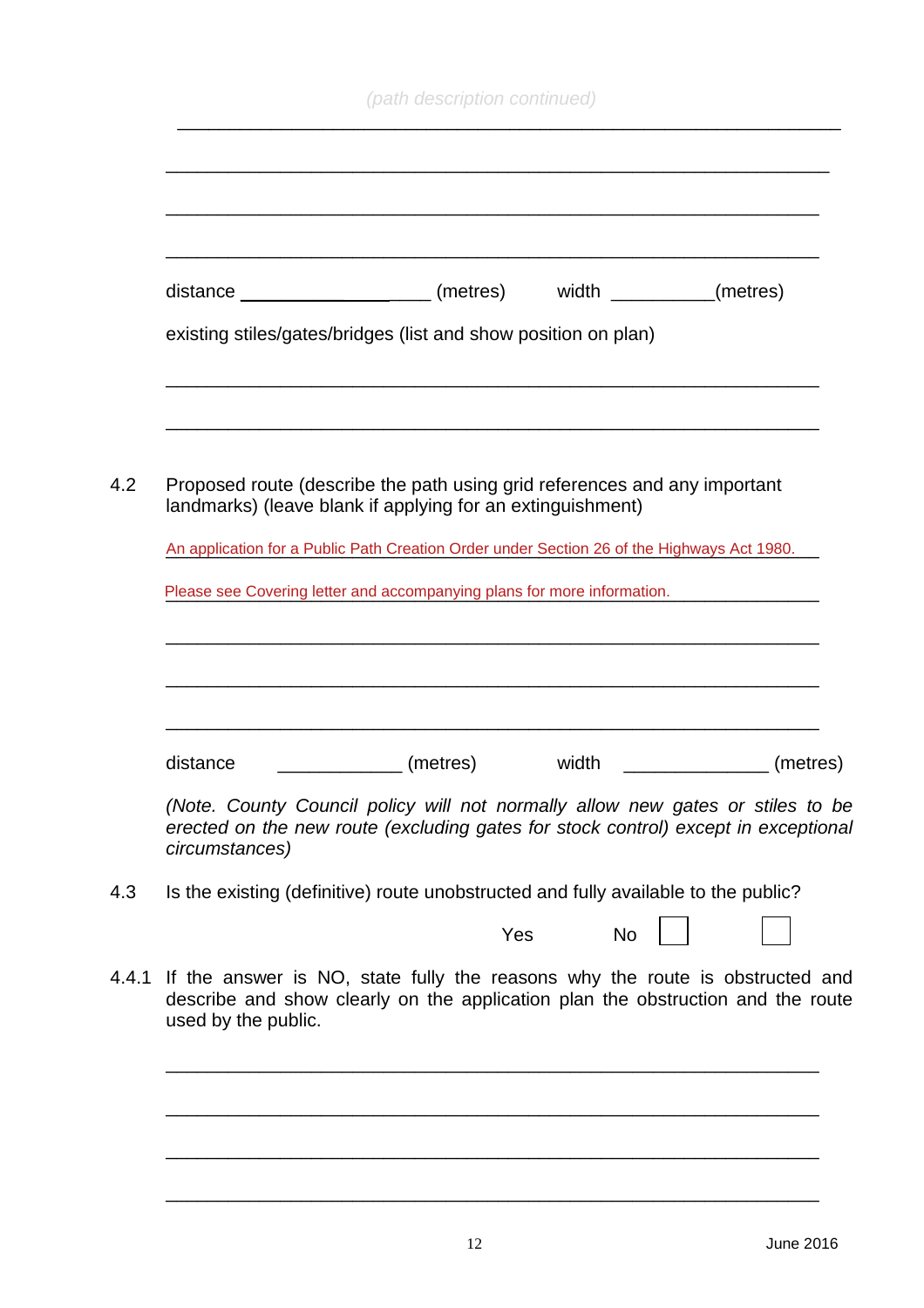#### **5. Costs**

5.1 In signing this form I/we agree to pay the cost of processing the application.

\_\_\_\_\_\_\_\_\_\_\_\_\_\_\_\_\_\_\_\_\_\_\_\_\_\_\_\_\_\_\_\_\_\_\_\_\_\_\_\_\_\_\_\_\_\_\_\_\_\_\_\_\_\_\_\_\_\_\_\_\_\_\_

5.2 I/We enclose a cheque for the application fee.

Signed \_\_\_\_\_\_\_\_\_\_\_\_\_\_\_\_\_\_\_\_\_\_\_\_\_\_\_ Date 03/07/2020

on behalf of Kevin Heaney (All Land Investment Ltd)

### **6. Agreement regarding works (applications to divert paths only**)

I/We understand that the applicant must pay the cost of all works which may be required by Hertfordshire County Council including signposting and waymarking to bring the new site of the path into fit condition for use by the public.

I/We understand that I/we will be required to enter into an agreement to carry out works specified in a schedule to be drawn up by Hertfordshire County Council.

I/We understand that if the works are not completed within the time specified, or to the required standard, the county council will, after notice in writing, carry out or complete the works and that I/we will be liable for all costs so incurred.

### **7. Compensation (all applications)**

I/We confirm that I/we are the sole owner(s) and occupier(s) of the land affected by this application.

I/We agree to pay any compensation which may become payable in consequence of the order made as a result of this application becoming operative.

### **8. Undertaking not to obstruct the public right of way (all applications)**

I/We declare that the existing public right of way is open and available for use by the public.

I/We undertake not to obstruct the existing public path(s) in any way until any orders made are confirmed AND have come into operation.

Signed \_\_\_\_\_\_\_\_\_\_\_\_\_\_\_\_\_\_\_\_\_\_\_\_\_\_\_\_\_\_\_\_ Date <u>03/07/2020</u>

on behalf of Kevin Heaney (All Land Investment Ltd)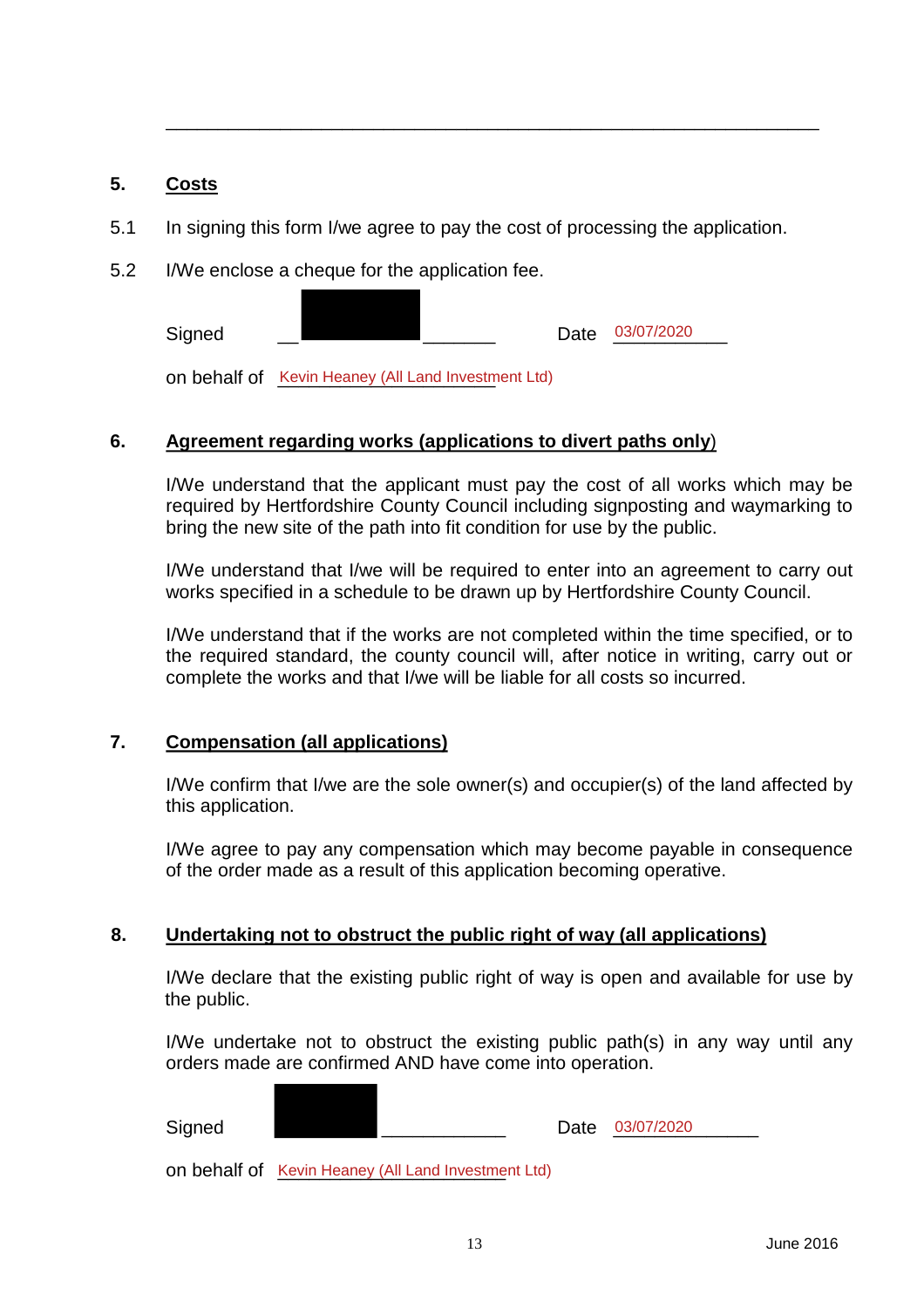3556/AR

County Hall Pegs Lane Hertford SG13 8DQ

03/07/2020

#### **RE: APPLICATION MADE UNDER SECTON 26 OF THE HIGHWAY ACT 1980 FOR THE CREATION OF A NEW PUBLIC RIGHT OF WAY AT LAND OFF WEST LANE, OFFLEY**

Dear Sir/Madam,

Please find enclosed herewith materials in support of an application made under Section 26 of the Highway Act 1980 (henceforth: The Act) for a Public Path Creation Order (PPCO) at land off West Lane, Offley. The following materials accompany this application:

- Proposed Diversion Plan (18394-FP-P001)
- Land Registry Title Plans and Registers
- Correspondence from landowners

This PPCO is being sought to realign the route of Public Right of Way (PROW) FP12, including the creation of a new paved section of footpath to facilitate this realignment. It is proposed to realign the section of PROW FP12 that commences at the terminus of PROW FP46 and then extends to the rear of 18, 20, 21 & 23 Lawns Close before connecting to PROW FP12 adjacent 44 Gosling Avenue. This route, as displayed on the Definitive Map, is incorrect and inaccessible, and, as a result, a nondefinitive section of footpath has formed diagonally across the field at West Lane. The PPCO seeks to realign PROW FP12 to continue westwards along West Lane, before turning south and connecting to the existing footpath that begins adjacent to Lawns Close. The realignment would extend southwards along this existing path to the point at which PROW FP12 is located adjacent to rear garden of 46 Gosling Avenue. The new section of improved footpath to facilitate this realignment will extend from the terminus of FP46 on West Lane and connect to the existing footpath adjacent to Lawns Close.

The improved section of footpath will be 1.5m wide and paved, ensuring it is more accessible for all members of society, include those requiring mobility assistance. Appropriate boundary treatments will be incorporated as and are outlined in greater detail in the Footpath Alteration Proposed Plan – Detail (18394-FP-03)

This PPCO is being sought in tandem with an application under Section 118 of the Act for a Public Path Extinguishment Order for the section of FP12 shown incorrectly on the Council's Definitive Map, and the non-definitive, actual walked route that extends diagonally across the field at West Lane. The Council's Definitive Map shows PROW FP12 extending from the end of West Lane southwards behind 18, 20, 21 & 23 Lawns Close and then to Gosling Avenue and onwards. The non-definitive, actual route of this footpath extends south-west from the end of West Lane and connects to the existing footpath adjacent to Lawns Close.

Section 26 of the Act provides:

*(1) Where it appears to a local authority or a strategic highways company that there is need for a footpath bridleway or restricted byway over land in their area and they are satisfied that, having regard to—*

**BEDFORD : HEAD OFFICE** 15-17 Goldington Road Bedford MK40 3NH T : +44 (0) 1234 268862

**BIRMINGHAM** Fort Dunlop, Fort Parkway Birmingham B24 9FE T : +44 (0) 0121 6297784

**ONLINE** [planning@woodshardwick.com](mailto:planning@woodshardwick.com) woodshardwick.com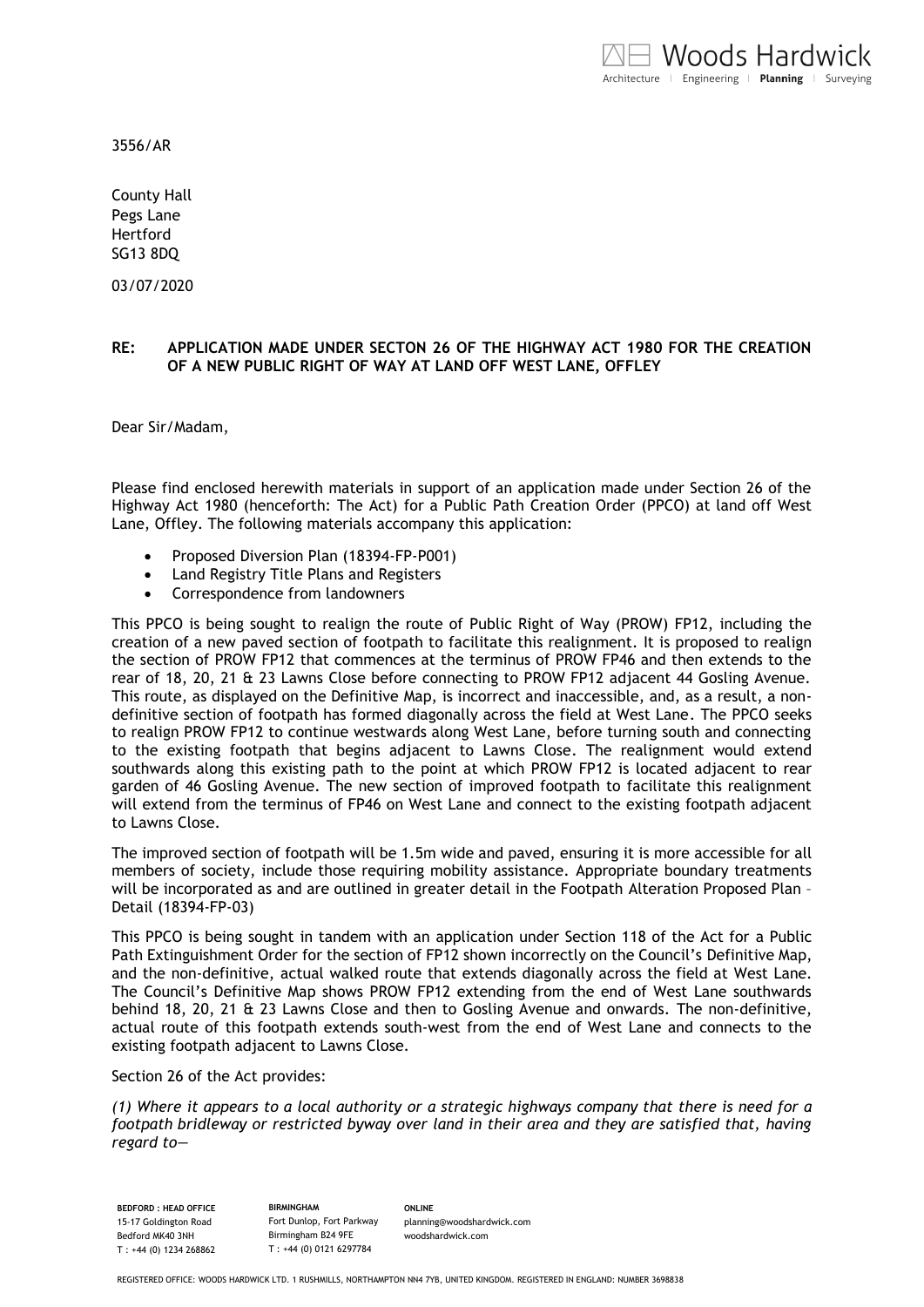*(a)the extent to which the path or way would add to the convenience or enjoyment of a substantial section of the public, or to the convenience of persons resident in the area, and*

*(b)the effect which the creation of the path or way would have on the rights of persons interested in the land, account being taken of the provisions as to compensation contained in section 28 below,*

*it is expedient that the path or way should be created, the authority may by order made by them and submitted to and confirmed by the Secretary of State, or confirmed by them as an unopposed order, create a footpath over the land*

The proposed realignment of PROW FP12 will herald a number of public benefits. The main benefit is the improvement to the legibility of the PROW network insofar as the Council's Definitive Map can be updated to reflect a route for PROW FP12 that is actually accessible and usable. Another benefit is the section of improved footpath, which will be 1.5m wide and paved, replacing the non-definitive section of PROW FP12 that consists of downtrodden grass. Thus, the proposed footpath would be more usable for all members of society, including those requiring mobility assistance. It is considered that this is sufficient to satisfy Section 26 (1) (a) of the Act.

The Applicant does not own all the land required to deliver the PPCO, however, those with interest in the relevant land are in agreement with the proposed route for the PPCO. Section 26 (1) (b) of the Act is therefore satisfied. A detailed schedule of land ownership is provided in Appendix A and the relevant Title Plans and Registers are enclosed with this application.

In summary, a PPCO is being sought in tandem with an application for a public path extinguishment order relating to a section of PROW FP12. There are a number of distinct public benefits emanating from this proposal which are sufficient to satisfy the requirements of Section 26 of the Act.

Yours Sincerely,

For & on Behalf of Woods Hardwick Planning Ltd.,



ALISTAIR ROKAS PLANNER